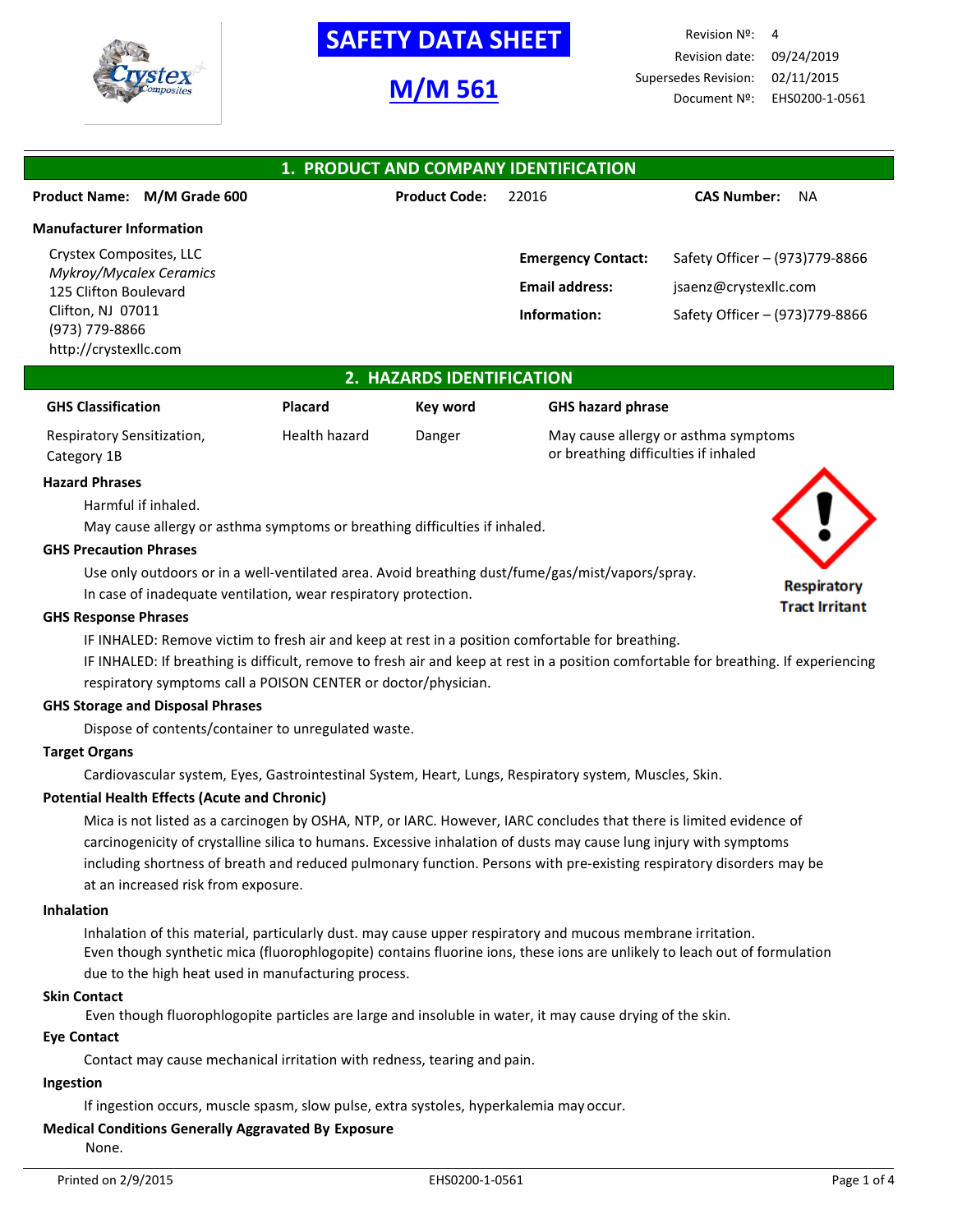

# **M/M 561**

Revision Nº: 3 Revision date: 2/11/2015 Supersedes Revision: 6/28/2014 Document Nº: EHS0200-1-0561

| 3. COMPOSITION/INFORMATION ON INGREDIENTS |                   |               |  |
|-------------------------------------------|-------------------|---------------|--|
| Hazardous Components (Chemical Name)      | <b>CAS NUMBER</b> | Concentration |  |
| 1. Fluorphlogopite                        | 12003-38-2        | 45%           |  |
| 2. Frits, chemicals                       | 65997-18-4        | 9%            |  |
| 3. Aluminum oxide                         | 1344-28-1         | 25%           |  |
| 4. Potassium fluorosilicate               | 16871-90-2        | 21%           |  |
| <b>4. FIRST AID MEASURES</b>              |                   |               |  |

## **Emergency and First Aid Procedures**

If exposure occurs, move to fresh air. Call a physician.

### **In Case of Inhalation**

If an adverse reaction is observed or irritation develops, remove the person from source of exposure to fresh air. If symptoms persist get medical attention.

## **In Case of Skin Contact**

Wash the exposed skin with soap and water. If irritation or rash develops get medical attention.

### **In Case of Eye Contact**

If dust enters eyes, flush immediately with clean water for 15 minutes and call aphysician.

### **In Case of Ingestion**

Clear material from mouth. If large amounts of material are swallowed seek medical attention. Noharmful effects are expected from a small ingestion.

## **Signs and Symptoms Of Exposure**

Signs and symptoms of exposure include upper respiratory irritation, gastrointestinal irritation, muscle spasm, extra systoles, bradycardia (slow pulse), hypokalemia (low potassium), and skin and eye irritation, burns.

| <b>5. FIRE FIGHTING MEASURES</b>  |     |                                |         |  |
|-----------------------------------|-----|--------------------------------|---------|--|
| <b>Flash Point:</b>               | ΝA  | <b>Auto ignition Point: NA</b> |         |  |
| <b>Explosive Limits:</b>          | NA. | LEL: NA                        | UEL: NA |  |
| <b>Fire Fighting Instructions</b> |     |                                |         |  |

## **Fire Fighting Instructions**

Wear positive pressure, self-contained breathing apparatus for firefighting. Use structural firefightingclothing. **Flammable Properties and Hazards Suitable Extinguishing Media**

This material is not flammable or combustible but rather becomes molten. Use any media appropriate forthe surrounding fire, water fog, carbon dioxide, foam or dry chemical.

## **Unsuitable Extinguishing Media**

NA

## **6. ACCIDENTAL RELEASE MEASURES**

## **Steps To Be Taken In Case Material Is Released Or Spilled**

Wear appropriate protective clothing and equipment. Sweep or vacuum up, avoiding the creation ofairborne dust, and collect in a suitable container for disposal. Dust collectors may be used aswell.

## **Protective Precautions, Protective Equipment and Emergency Procedures**

Use a NIOSH approved dust/mist respirator if dust is created.

## **7. HANDLING AND STORAGE**

## **Precautions To Be Taken in Handling**

Avoid generating and breathing dust. Avoid eye contact. Use with adequate ventilation. If clothing becomes contaminated, remove and launder before reuse. Wash thoroughly before eating and drinking.

Food, beverages and smoking materials should not be allowed in the work area.

## **Precautions To Be Taken in Storing**

Store in a dry area away from food and feed products. Avoid dust formation.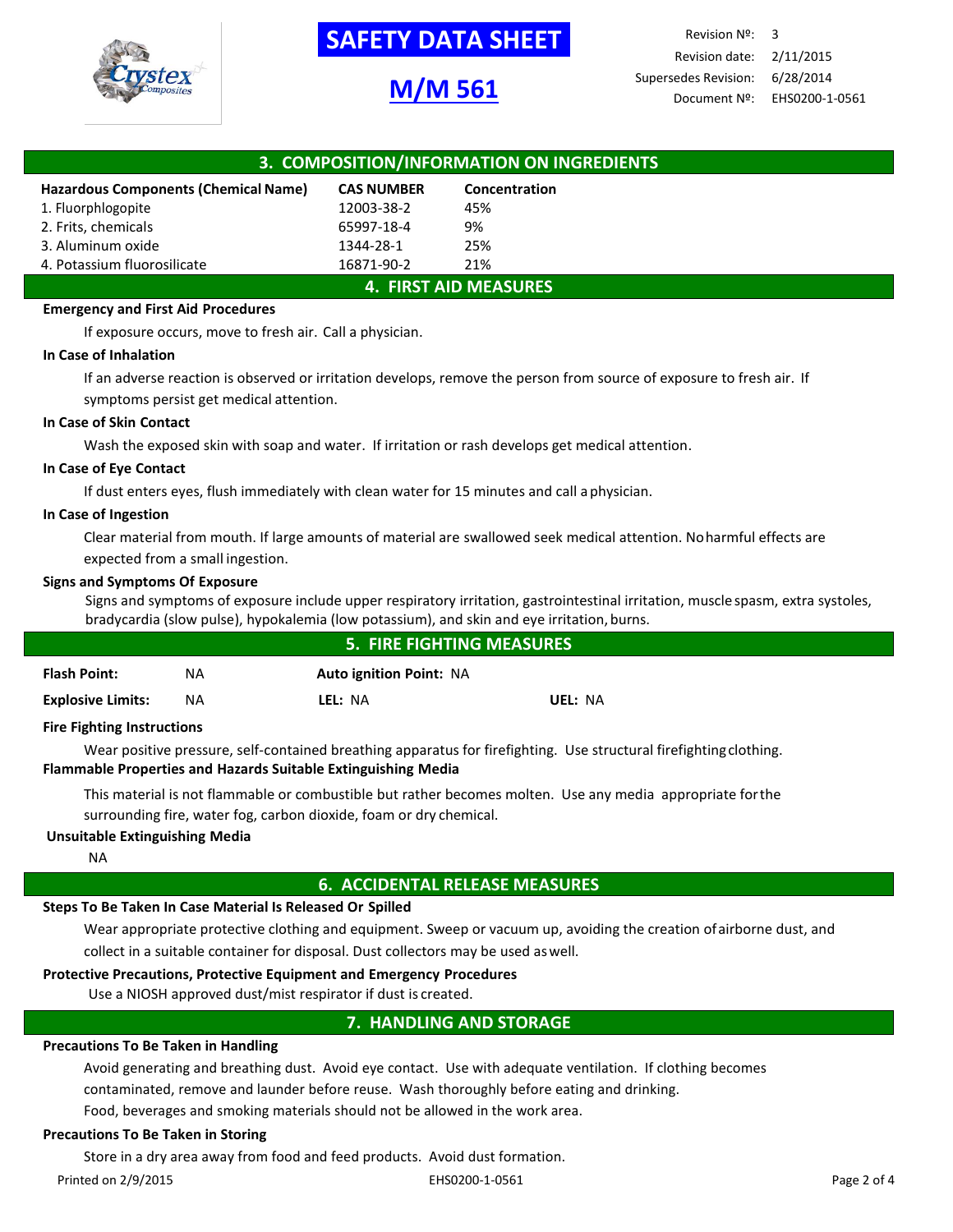

**M/M 561**

## **Other Precautions**

Mica is not listed as a carcinogen by OSHA, NTP, or IARC. However, IARC concludes that there is limited evidence of carcinogenicity of crystalline silica to humans. Excessive inhalation of dusts may cause lung injury with symptoms including shortness of breath and reduced pulmonary function.

# **8. EXPOSURE CONTROLS/PERSONAL PROTECTION**

| <b>Hazardous Components (Chemical Name)</b> | <b>CAS NUMBER</b> | <b>OSHA PEL</b>                            | <b>ACGIH TLV</b>                               |
|---------------------------------------------|-------------------|--------------------------------------------|------------------------------------------------|
| 1. Fluorphlogopite                          | 12003-38-2        | 2.5 mg/m <sup>3</sup>                      | 2.5 mg/m <sup>3</sup> (as respirable fraction) |
| 2. Frits, chemicals                         | 65997-18-4        | 15 mg/m $3$                                | 10 mg/m $3$                                    |
| 3. Aluminum oxide                           | 1344-28-1         | 15 (dust) 5 (respirable) mg/m <sup>3</sup> | 10 mg/m <sup>3</sup> (as respirable fraction)  |
| 4. Potassium fluorosilicate                 | 16871-90-2        | 2.5 mg/m <sup>3</sup> (as F)               | 2.5 mg/m <sup>3</sup> (as F)                   |

## **Respiratory Equipment (Specify Type)**

For operations where the exposure limit may be exceeded and dust is generated, a NIOSH approved high efficiency particulate respirator is recommended. Equipment selection depends on contaminates type and concentration. Select in accordance with 29CFR1910.134 and good industrial hygiene practice.

#### **Eye Protection**

Normal eye protection should be employed for plant operations. For dusty operations goggles may be required.

## **Protective Gloves**

### **Other Protective Clothing**

#### **Engineering Controls (Ventilation etc.)**

Keep area well ventilated.

### **Work/Hygienic/Maintenance Practices**

Wash hands and face thoroughly after exposure.

| 9. PHYSICAL AND CHEMICAL PROPERTIES |                    |                                       |           |  |
|-------------------------------------|--------------------|---------------------------------------|-----------|--|
| <b>Physical State:</b>              | l Gas              | [ <b>X</b> ] Solid<br>l Liguid        |           |  |
| <b>Appearance and Odor:</b>         | White and odorless |                                       |           |  |
| <b>Melting Point:</b>               | 1070ºC             | <b>Evaporation Rate:</b>              | <b>NA</b> |  |
| <b>Boiling Point:</b>               | <b>NA</b>          | <b>Solubility in Water:</b>           | None      |  |
| Specific Gravity (Water = $1$ ):    | 2.7                | <b>Percent Volatile:</b>              | NA.       |  |
| Density:                            | <b>NA</b>          | <b>Saturated Vapor Concentration:</b> | <b>NA</b> |  |
| Vapor Pressure (vs. Air or mm Hg):  | <b>NA</b>          | Viscosity:                            | <b>NA</b> |  |
| Vapor Density (vs. $Air = 1$ ):     | <b>NA</b>          | pH:                                   | <b>NA</b> |  |

## **10. STABILITY AND REACTIVITY**

| <b>Stability</b>                                  | Unstable [ ]   | Stable $[X]$         |
|---------------------------------------------------|----------------|----------------------|
| <b>Conditions To Avoid - Instability</b>          | <b>NA</b>      |                      |
| <b>Incompatibility - Materials To Avoid</b>       | <b>NA</b>      |                      |
| <b>Hazardous Decomposition Or Byproducts</b>      | <b>NA</b>      |                      |
| <b>Possibility of Hazardous Reactions:</b>        | Will occur [ ] | Will not occur $[X]$ |
| <b>Conditions To Avoid - Hazardous Reactions:</b> | <b>NA</b>      |                      |